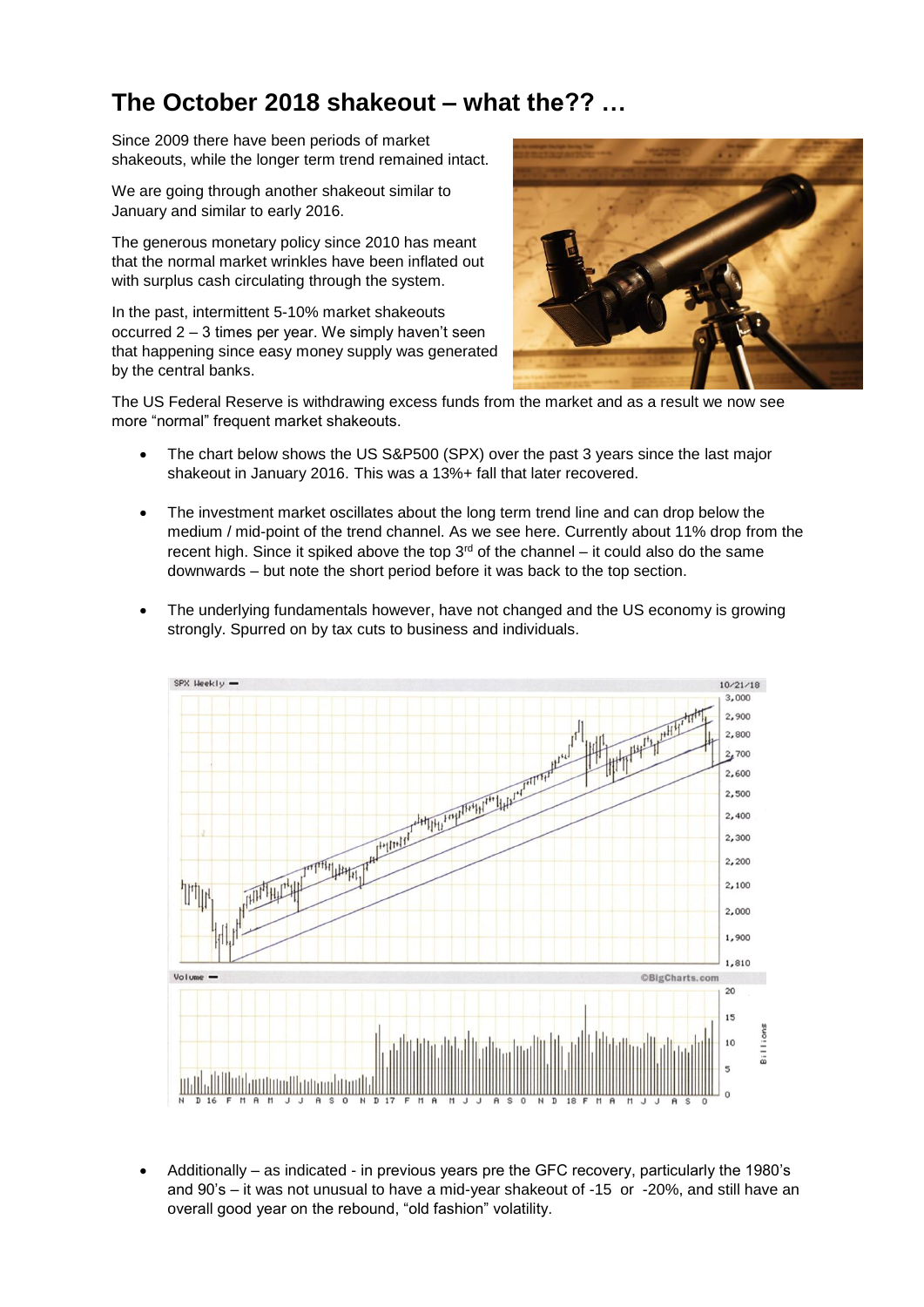• While there are concerns about the impending rate of inflation and interest rates increased so far to control it; the core thing to remember is that the interest rates are below the neutral rate and much of the hand wringing is simply over interest rates rises up to the neutral rate.

The neutral rate is that where the interest rate is neither to low or too high to affect the economy – "the goldilocks" option.

- The US unemployment rate is now at a 50 Year low and many marginalised workers from the old rust belt are getting work – that has eluded them for years.
- The US economy is still growing very strongly and just last week (26 October) released GDP figures for the September quarter showing a 3.5% growth rate. A solid respectable number.

**BUT**- the recent trade war with China has dragged the figure downwards. Normally, trade does not influence the data. This time round higher imports caused the GDP to appear lower. If this had not happened the real figure would have been **5.3%** p.a.! Last seen in the early 1960's. As the tax cut effects fade the GDP will drop back to a much more modest level.

- While some may be wringing their hands warning of a bit of inflation, the rest of the economy is shopping and spending. If you haven't had much money for nearly 10 years then a new job and new income is spent very rapidly, replacing clothes, TVs, and cars.
- A bit of inflation is far less worrying from an economic perspective than deflation that threatened the USA back in 2008/09. Given the option between the two – you would take a bit of inflation – so then a lift to 3%+ for a short period is not in fact a major threat – yet you would think so from the way some commentators talk.
- The US will soldier onwards with reasonable growth in the short term 1-2 years, until the continued "tightness" from labour shortages then really bite. Retailers such as Sears and others are in the process of shedding staff, which keeps the labour markets fluid in the short term. Internet businesses may cause growth, but they still cause disruption and employment churning.
- The China vs USA tariff battle has more going for the USA than China.

The argument that Trump has made is that China has continued to benefit from favourable World Trade Organisation categorisation, despite now being the second largest economy in the world.

China doesn't want to relinquish the favourable treatment.

Additionally China has gamed the reciprocal trade rules to limit US exports, while also expecting US or European trade partners to establish joint arrangements with a Chinese partner and share sensitive commercial information, unjustifiably.

Don't forget that even the Australian CSIRO has had to fight off 30,000 hacks, 90% mostly from China trying to obtain confidential research and development results. China has been waging a cold war even on its "friends" for years.

Frankly – on this issue – Trump is 120% correct.